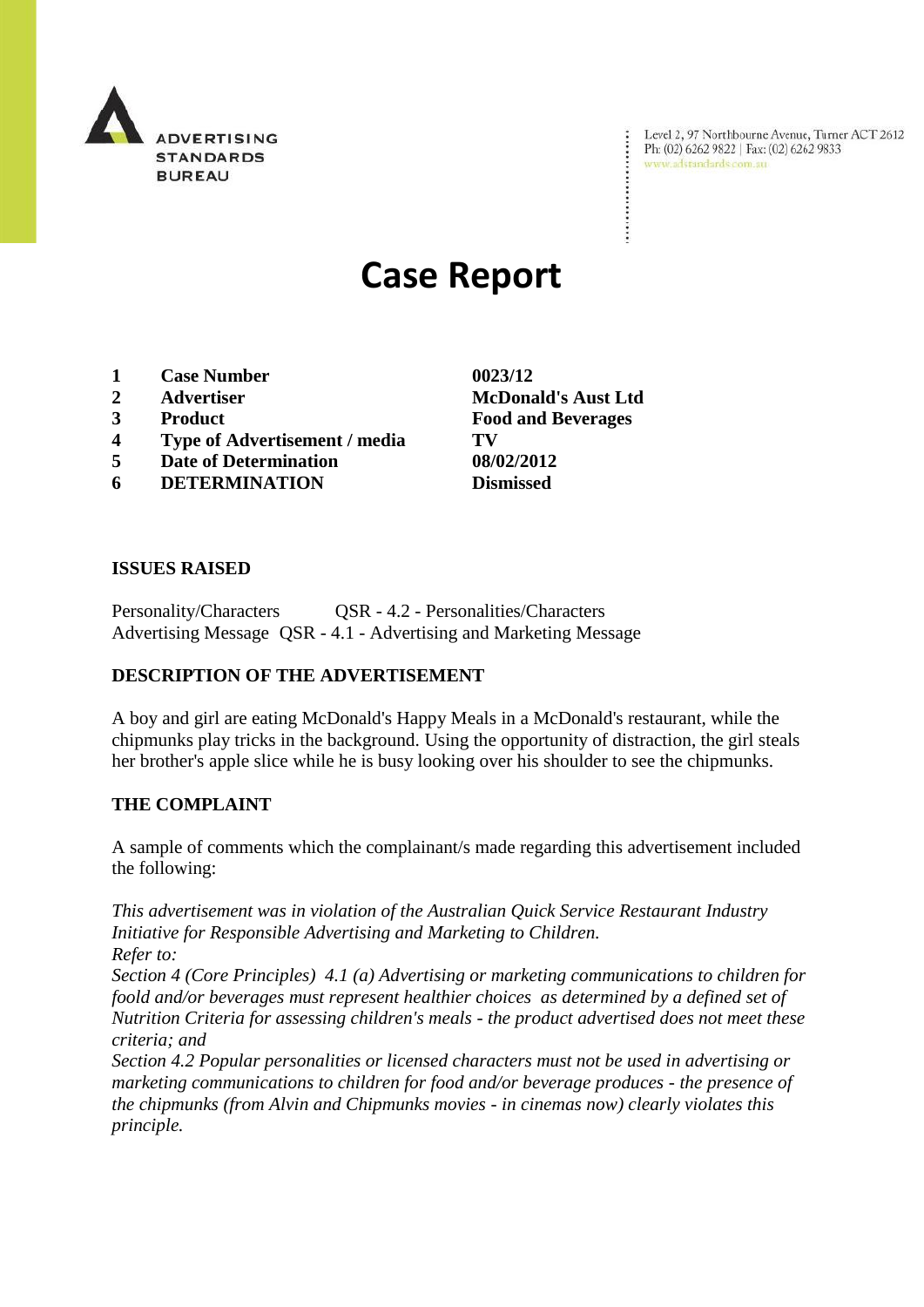### **THE ADVERTISER'S RESPONSE**

Comments which the advertiser made in response to the complainant/s regarding this advertisement include the following:

*We refer to the above complaint which alleges that McDonald's' "Alvin & The Chipmunks 2" Happy Meal television commercial ("TVC") is in breach of the Australian Quick Service Restaurant Industry Initiative for Responsible Advertising and Marketing to Children ("QSR Initiative").* 

*As always, we thank the Board for the opportunity to respond and acknowledge the importance of industry commitment to the self-regulation of advertising in Australia. We make a conscious effort within the business to ensure we fully comply with all of the advertising codes through the ongoing training and development of our marketing teams as well as externally with our advertising agencies. Based on our understanding of the QSR Initiative, we believe that the advertisement in question is not in breach of that Initiative or any other applicable code or standard.* 

*First, the Happy Meal featured in the TVC meets the nutrition criteria mandated by the QSR Initiative. The nutritional profile of the meal (seared chicken Snack Wrap, Apple Slices and Calci-yum milk) has been supplied to the ASB previously, and on prior occasions the same meal combination has been noted by the ASB as being compliant with the QSR Initiative. Accordingly, the complainant's comment that product advertised does not meet section 4.1 of the QSR Initiative because the meal displayed does not meet the nutrition criteria is incorrect and is not supported by the nutrition data.*

*In respect of the complainant's allegation concerning the use of licensed characters and popular personalities, we comment as follows:*

*• The QSR Initiative and the Children's Television Standards ("CTS") do not constitute a blanket ban on the use of popular personalities and licensed characters. Rather, these initiatives restrict the circumstances in which licensed characters and popular personalities can be used by only allowing their use if two criteria are met:*

*o 1: The advertisement must first comply with section 4.1 of the QSR Initiative;*

*o 2: The advertisement must comply with section 22 of the CTS (now CTS 35 under the latest edition).* 

*• The TVC in question clearly complies with section 4.1 of the QSR Initiative, as the TVC represents healthier choices by reference to the approved nutrition criteria.*

*• Compliance with the CTS is not in question - the TVC was never broadcast in C or P time (only G time) and accordingly CTS 35(1) does not apply in any event as that part of the CTS relates only to C and P time advertising.* 

*In respect of other aspects of the codes administered by the AANA and ASB, we cannot see that this television commercial is in breach of any of them and submit that this complaint should be dismissed.*

### **THE DETERMINATION**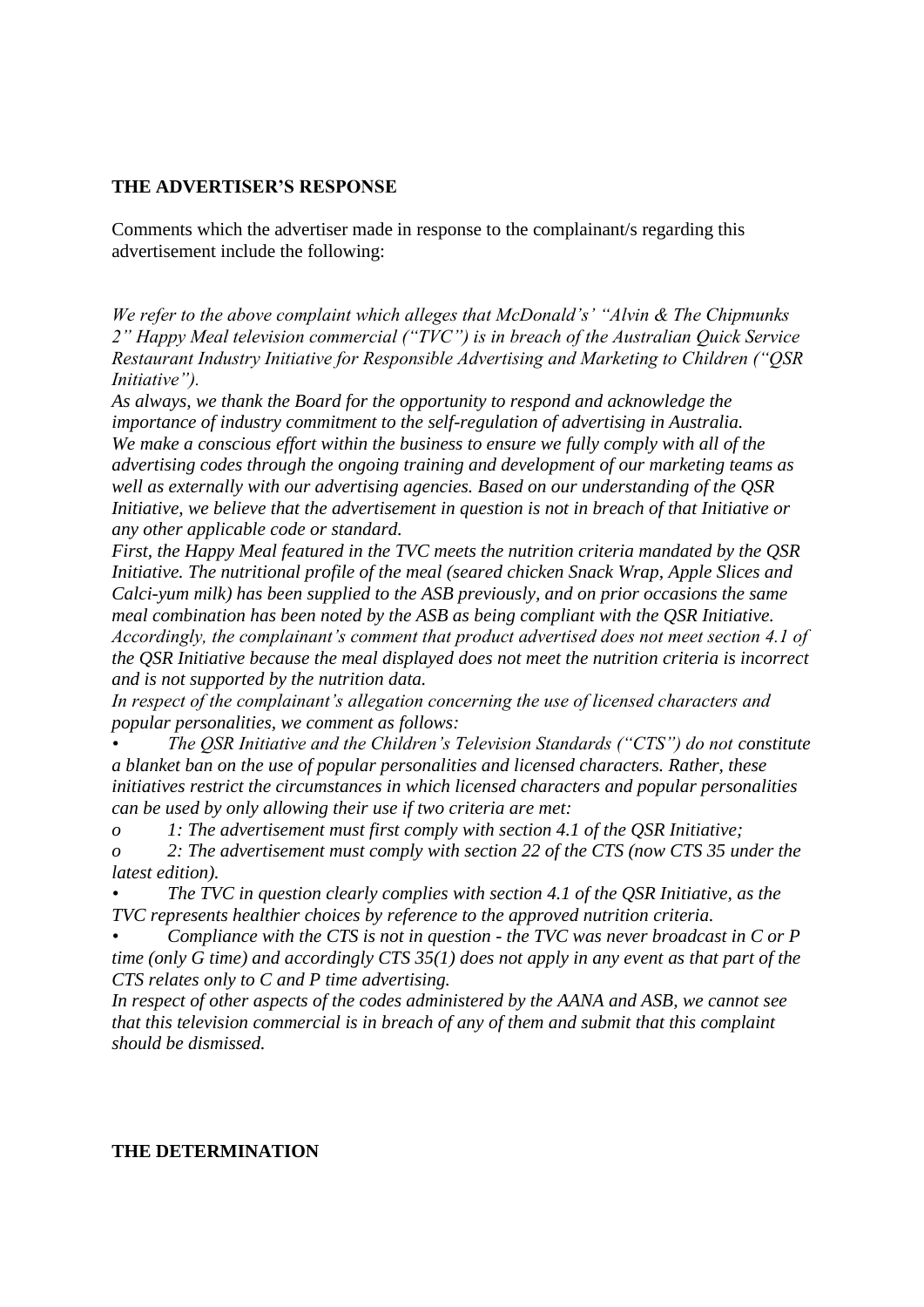The Advertising Standards Board ("the Board") considered whether this advertisement breaches the Australian Quick Service Restaurant Industry Initiative for Responsible Advertising and Marketing to Children (the QSR Initiative) and Section 2 of the AANA Advertiser Code of Ethics (the "Code").

The Board reviewed the advertisement and noted the advertiser"s response.

The Board noted the complainant's concern that the advertisement is directed to children and does not represent a healthier choice according to the QSR Initiative nutrition criteria and that it features licensed characters.

The Board noted that the QSR Initiative is designed to ensure that only food and beverages that represent healthier choices are promoted directly to children.

The Board noted that the QSR Initiative applies to "advertising or marketing communications to children" which means "advertising or marketing communications which, having regard to the theme, visuals and language used, are directed primarily to children and are for food and/or beverage products.'

The Board considered Article 4.1 of the QSR which states:

"Advertising or Marketing Communications to Children for food and/or beverages must:

(a) Represent healthier choices, as determined by a defined set of Nutrition Criteria for assessing children"s meals, and/or

(b) Represent a healthy lifestyle, designed to appeal to the intended audience through messaging that encourages:

(i) Healthier choices, as determined by a defined set of Nutrition Criteria for assessing children"s meals

(ii) Physical activity"

The Board noted the advertiser"s response that this advertisement is directed towards children and the featured Happy Meal meets the nutrition criteria set out in the QSR Initiative. The Board agreed that the advertisement is clearly directed to children and that the product advertised must therefore meet the nutrition criteria set out in the QSR Initiative.

The Board noted that it had previously considered an advertisement featuring the same Happy Meal in Case ref 224/10, and that the independent arbiter's advice was that the Happy Meal featured in the advertisement meets the Nutrition Criteria set out in the QSR Initiative:

"The commercial depicts a young girl with her parents at McDonald"s eating a Happy Meal with the following products:

- The drink depicted is a CalciYum Flavoured Chocolate Milk
- The main food item depicted is a Seared Chicken Snack Wrap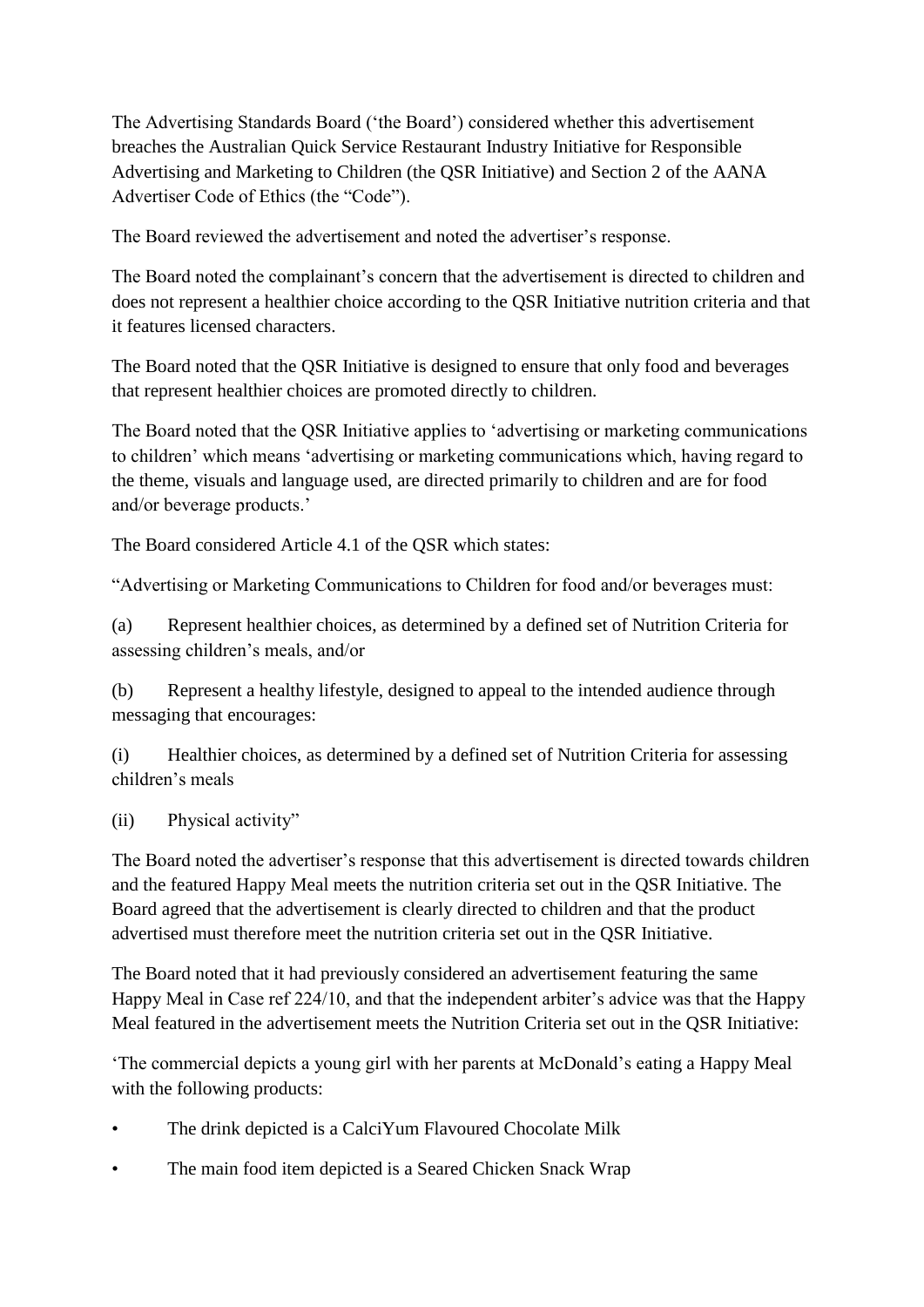The side item depicted is the Apple Fruit Bag

Below are the nutritional values for the child"s meal.

| Product<br>Sodium (mg) | Energy $(kJ)$ | "                   |     | Saturated fat $(g)$ | Sugar $(g)$ |     |
|------------------------|---------------|---------------------|-----|---------------------|-------------|-----|
| Milk<br>110            | 640           |                     | 2.2 |                     | 20.5        |     |
| Snack wrap             | 868           | 2.4                 | 1.5 |                     | 305         |     |
| Apple bag              | 153           | $\theta$            | 6.9 |                     | $\theta$    |     |
| <b>TOTAL</b>           | 1661          | 4.1 $(0.28g/100kJ)$ |     | 28.9 (1.74g/100kJ)  |             | 315 |

The Happy Meal advertised meets the nutrition criteria set out in Appendix 1 of the QSR Initiative.'

The Board determined that as the advertisement meets the requirements for 4.1 (a) the requirements of 4.1 (b) do not need to be considered and the advertisement does not breach article 4.1 of the QSR.

The Board then noted Article 4.2 of the QSR which states, "Popular personalities or Licensed Characters must not be used in Advertising or Marketing Communications to Children for food and/or beverage products, unless such Advertising or Marketing Communications complies with the messaging options set out in Article 4.1 and the specific requirements of Section 22 (Promotions and Endorsements by Program Characters) of the Children"s Television Standards 2005."

The Board noted that the advertisement does comply with the messaging options of Article 4.1 and can therefore use images of licensed characters. The Board also noted that Section 22 of the CTS provides that, "No material broadcast during a C program or P program, or in the break immediately before or after a C program or P program, may contain an endorsement, recommendation or promotion of a commercial product or service by a principle personality or character from a C program or P program."

The Board noted that the advertisement had been rated G by CAD therefore it could not be shown in P or C programming and so the advertisement does not breach Section 22 of the CTS.

Finding that the advertisement meets the requirements for messaging options in Article 4.1 and that it is not played in P or C programs, the Board determined that the advertisement did not breach Article 4.2 of the QSR.

The Board determined that the advertisement does not breach the QSR Initiative.

The Board then considered the advertisement under the AANA Code for Advertising and Marketing Communications to Children and the AANA Food and Beverages Advertising and